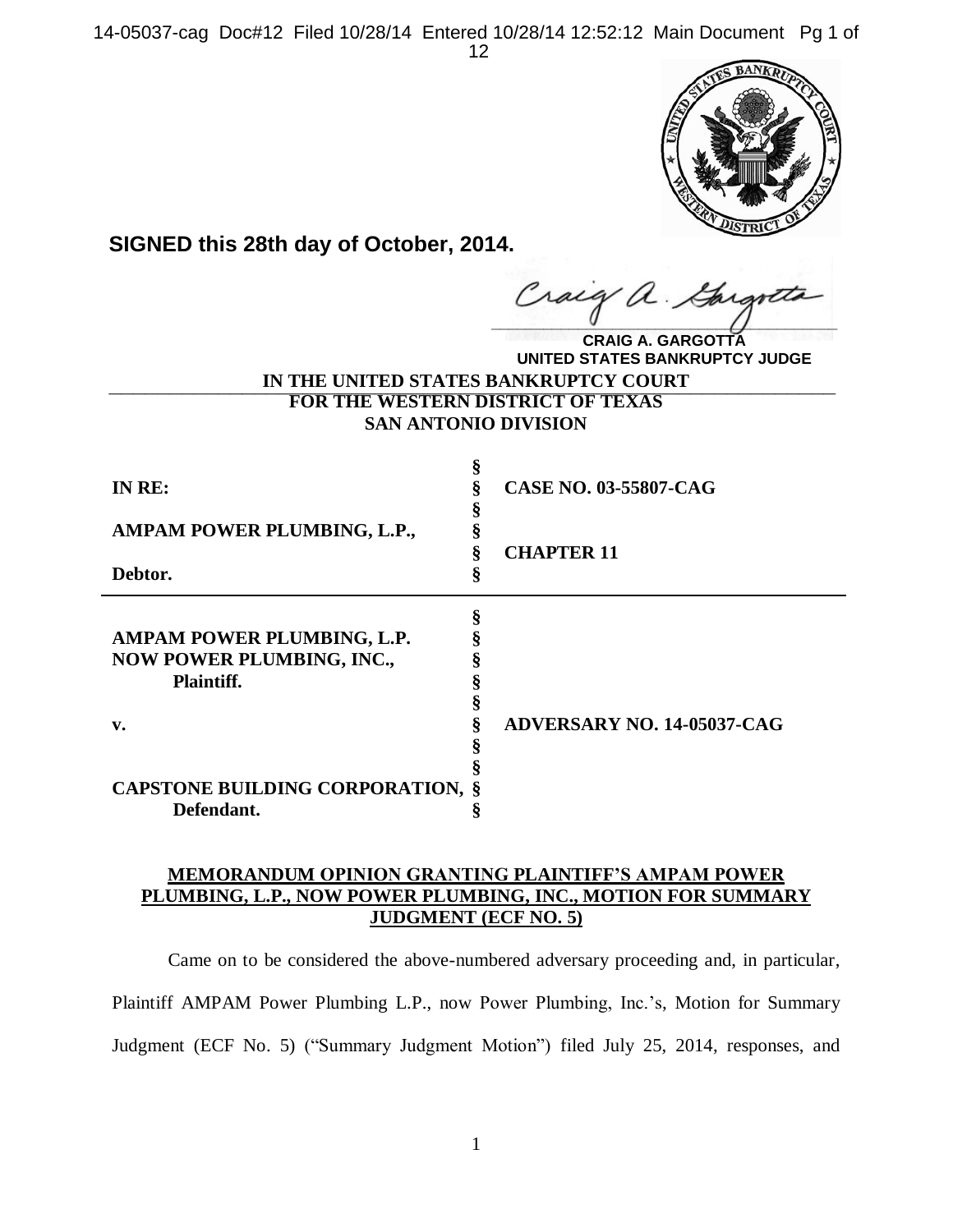### 14-05037-cag Doc#12 Filed 10/28/14 Entered 10/28/14 12:52:12 Main Document Pg 2 of 12

supporting evidence. For the reasons provided herein, the Court is of the opinion that Plaintiff's Summary Judgment Motion should be GRANTED.

#### **JURISDICTION**

Although neither of the parties raised the issue of whether the Court has constitutional authority enter a final judgment, federal courts have an ongoing duty to examine their subjectmatter jurisdiction, whether the issue is raised by the parties or sua sponte by the court. *MCG, Inc. v. Great W. Energy Corp.*, 896 F.2d 170, 173 (5th Cir. 1990). In *Stern v. Marshall*, the United States Supreme Court held that a bankruptcy court must have *both* statutory and constitutional authority to enter final judgment on certain state law claims. *Stern v. Marshall*, 131 S. Ct. 2594, 2611 (2011) (finding that the bankruptcy court lacked the "judicial Power of the United States" under Article III of the United States Constitution to enter final judgment on a state law counterclaim).

The Court has jurisdiction over this matter pursuant to 28 U.S.C. § 1334(b). This is a core proceeding under 28 U.S.C. § 157(b)(2)(I). Although Debtor received a discharge of its debts over ten years ago, bankruptcy courts in the Fifth Circuit maintain subject matter jurisdiction post-confirmation for such matters as enforcing and interpreting the scope of a debtor's discharge order—even after the bankruptcy case is closed. *Jimmy Williams, Sr., et. al v. Placid Oil Co. (In re Placid Oil Co*.**)**, 463 B.R. 803, 818 (Bankr. N.D. Tex. 2012) (citing *Bradley v. Barnes (In re Bradley),* 989 F.2d 802 (5th Cir. 1993)) *aff'd*, 753 F.3d 151 (5th Cir. 2014).

Even after *Stern*, bankruptcy courts have the constitutional authority to hear and finally determine dischargeability of debts in bankruptcy cases. *Deitz v. Ford (In re Deitz),* 469 B.R. 11, 23-24 (B.A.P. 9th Cir. 2012) *aff'd*, 760 F.3d 1038 (9th Cir. 2012). Determining the scope of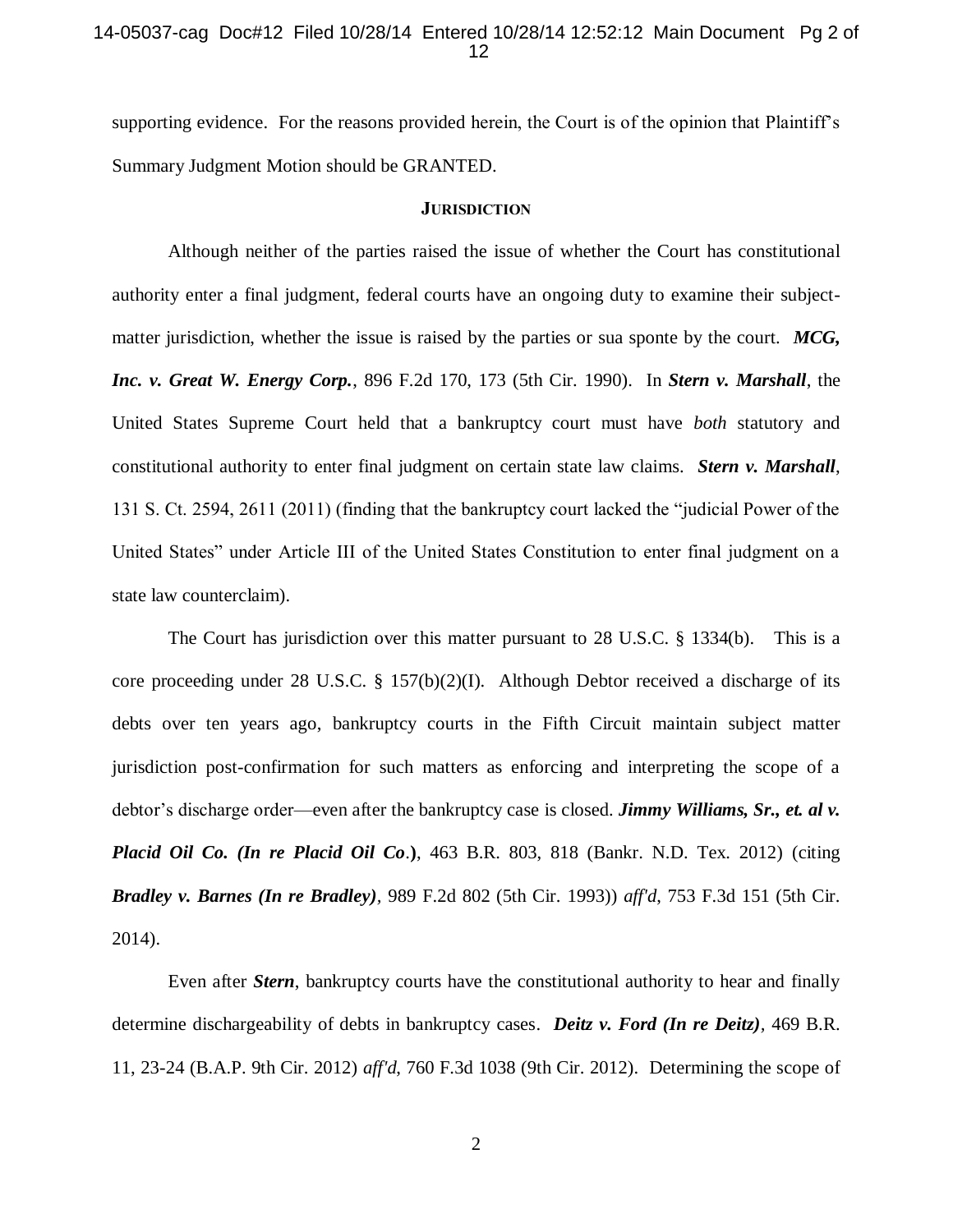a debtor's discharge is a fundamental part of the bankruptcy process. *Farooqi v. Carroll (In re* 

*Carroll),* 464 B.R. 293, 312 (Bankr. N.D. Tex. 2011). As the *Farooqi* court explained:

Congress clearly envisioned that bankruptcy courts would hear and determine all core proceedings, 28 U.S.C. § 157(b)(1), which include, as relevant here, "determinations as to the dischargeability of particular debts." 28 U.S.C. § 157(b)(2)(I). The Supreme Court has never held that bankruptcy courts are without constitutional authority to hear and finally determine whether a debt is dischargeable in bankruptcy. In fact, the Supreme Court's decision in *Stern* clearly implied that bankruptcy courts have such authority when it concluded that bankruptcy courts had the constitutional authority to decide even state law counterclaims to filed proofs of claim if the counterclaim would necessarily be decided through the claims allowance process. *Stern,* 131 S.Ct. at 2618.

*Id.* Because this case involves a determination as to the dischargeability of particular claims, this

Court has both statutory and constitutional authority to enter a final judgment.

### **LEGAL STANDARD FOR SUMMARY JUDGMENT**

Federal Rule of Bankruptcy Procedure 7056 applies Rule 56(c) of the Federal Rules of Civil Procedure to adversary proceedings. Summary judgment is appropriate "if the pleadings, depositions, answers to interrogatories, and admissions on file, together with the affidavits, if any, show that there is no genuine issue as to any material fact and that the moving party is entitled to a judgment as a matter of law." Fed. R. Civ. P. 56(c); *Celotex Corp. v. Catrett*, 477 U.S. 317, 322 (1986). If summary judgment is appropriate, the Court may resolve the case as a matter of law. *Celotex Corp.*, 477 U.S. at 323; *Blackwell v. Barton*, 34 F.3d 298, 301 (5th Cir. 1994). The Fifth Circuit has stated "[t]he standard of review is not merely whether there is a sufficient factual dispute to permit the case to go forward, but whether a rational trier of fact could find for the non-moving party based upon evidence before the court." *James v. Sadler*, 909 F.2d 834, 837 (5th Cir. 1990) (citing *Matsushita Elec. Indus. Co., Ltd. v. Zenith Radio Corp.*, 475 U.S. 574, 586 (1986)).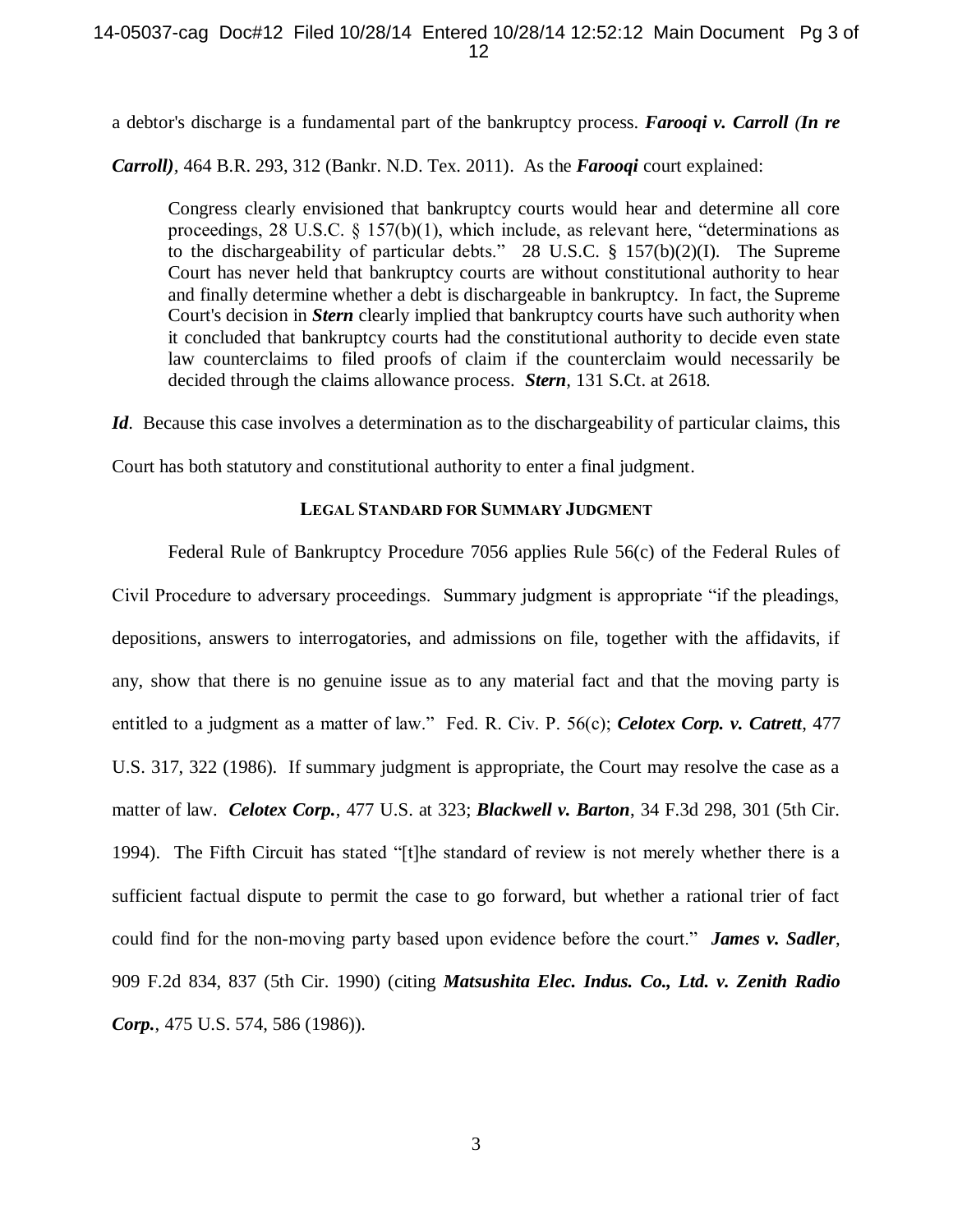# 14-05037-cag Doc#12 Filed 10/28/14 Entered 10/28/14 12:52:12 Main Document Pg 4 of 12

To the extent that the non-moving party asserts the existence of factual disputes, the evidence offered by the non-moving party to support those factual contentions must be of a quality sufficient so that a rational fact finder might, at trial, find in favor of the non-moving party. *Matsushita,* 475 U.S. at 585–87 (1986) (non-moving party "must do more than simply show that there is some metaphysical doubt as to material facts"); *Anderson v. Liberty Lobby, Inc.*, 477 U.S. 242, 249–50 (1986) ("adverse party's response . . . must set forth specific facts showing that there is a genuine issue for trial"). If the record "taken as a whole, could not lead a rational trier of fact to find for the non-moving party, then there is no genuine issue for trial." *LeMaire v. Louisiana*, 480 F.3d 383, 390 (5th Cir. 2007). In determining whether a genuine issue of material fact exists, the non-moving party must respond to a proper motion for summary judgment with specific facts demonstrating that such genuine issue exists. A genuine issue of material fact is not raised by mere conclusory allegations or bald assertions unsupported by specific facts. *Leon Chocron Publcidad Y Editoria, S.A. v. Jymm Swaggart Ministries*, 990 F.2d 1253 (5th Cir. 1993).

#### **FACTUAL AND PROCEDURAL BACKGROUND**

On October 13, 2003 ("Petition Date"), Plaintiff/Debtor, AMPAM Power Plumbing, L.P. (now Power Plumbing, Inc.) ("Power"), filed a voluntary petition for relief under Chapter 11 of the Bankruptcy Code. Power's Chapter 11 Plan of Reorganization was confirmed on July 30, 2004 ("Confirmation Date"). After the Petition Date but before the Confirmation Date, Power and Defendant/Claimant, Capstone Building Corporation ("Capstone"), entered into a contract for Power to perform plumbing services for a residence hall complex at Sam Houston State University (the "Project").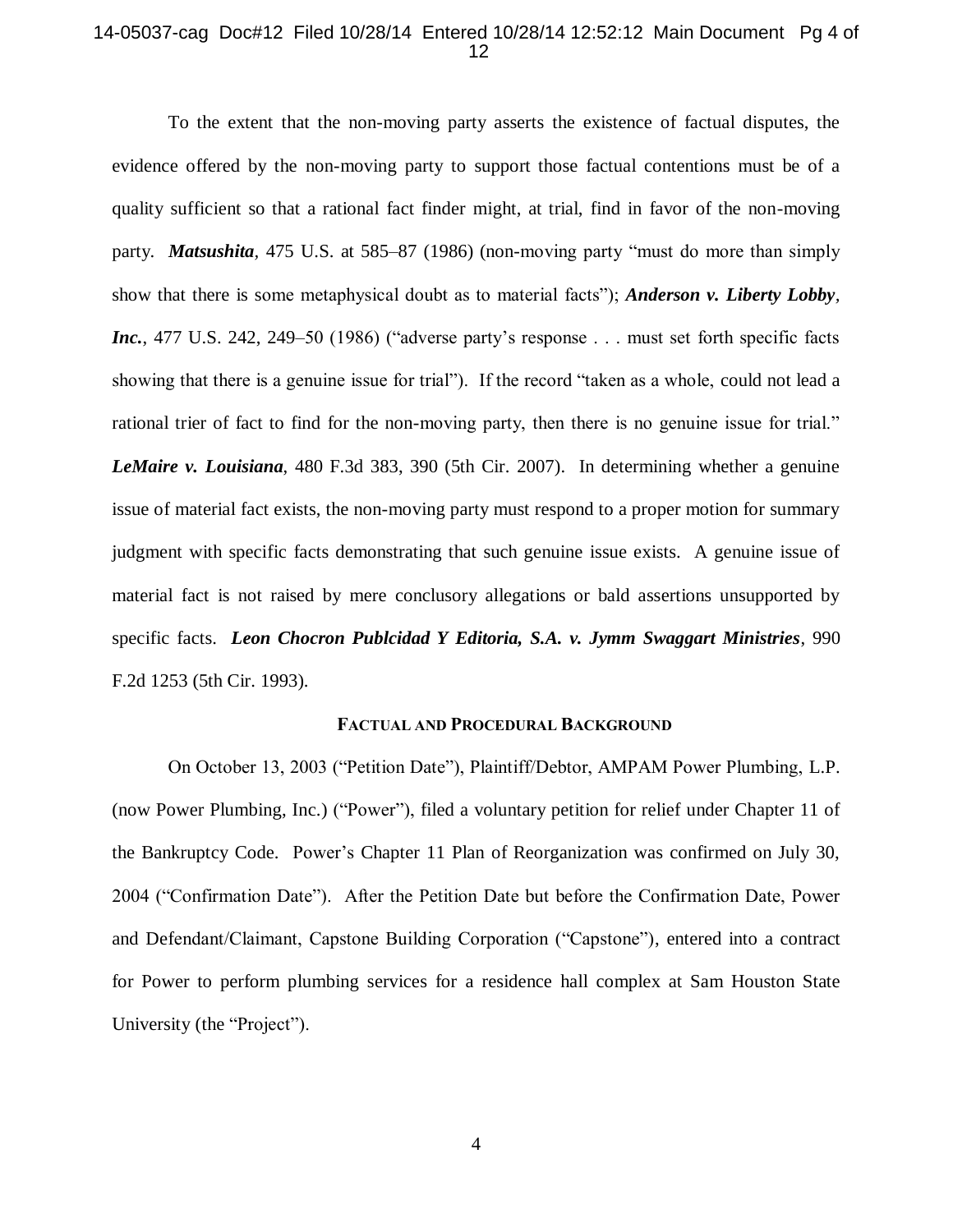# 14-05037-cag Doc#12 Filed 10/28/14 Entered 10/28/14 12:52:12 Main Document Pg 5 of 12

The contract specified that Power's work was to be finished by July 14, 2004. Power's work was largely completed on the Project by July 30, 2014—save for punch list items and a meeting to be attended by a Power representative. After the contract between Power and Capstone was entered into but before the Confirmation Date, Power apprised Capstone of its bankruptcy proceeding. On August 13, 2004, the architectural firm on the Project issued a Certificate of Substantial Completion, and Capstone remained unaware of any possible issues with regard to Power's work until February 16, 2011.

Capstone filed a Third-Party Petition against Power in Cause No. 13-26476, *Texas State University Board of Regents v. American Campus Development, et al*, pending in the 12th Judicial District Court of Walker County, Texas (the "State Court Suit"). Capstone has asserted contractual indemnity and/or contribution relating to Power's work on the Sam Houston State Project. Power reopened its Chapter 11 Case on May 6, 2014 and filed this adversary proceeding. Power now moves for summary judgment finding that all claims Capstone held in relation to Power's work completed on the Sam Houston State Project were discharged by virtue of the Confirmation Order and therefore, Capstone must dismiss its claims against Power in the State Court Suit.<sup>1</sup>

 $\overline{a}$ 

<sup>&</sup>lt;sup>1</sup> Although not mentioned in Capstone's Brief In Opposition (ECF No. 6), in Capstone's Answer to Power's Original Complaint (ECF No. 3), Capstone contends that its claims are covered by insurance and such insurer's obligations and liabilities were not discharged. While normally a debtor's discharge of its debts does not affect its liability insurers, here, in 2008, the Court entered an Order Granting Plan Agent's Motion For An Order Enforcing Compliance With The Plan And Discharge Injunction, And Clarifying Certain Provisions Of The Plan And Confirmation Order (the "2008 Order"). Debtor sought and obtained Court authorization to acquire insurance coverage from ACE American Insurance Company ("ACE") and later renewed the coverage after the Confirmation Date. The Chapter 11 Plan allowed claimants to seek insurance recovery against Debtor's pre-confirmation insurance policies; however, claimants could not seek recovery against the Reorganized Debtor's Insurance Policies issued after the Confirmation Date. After the Confirmation Date, some general contractors and/or builders sought recovery for contractual indemnity against the ACE. ACE began accepting those claims, fearful of potentially being subject to bad faith claim for denying coverage. Power argued that by paying these claims, ACE was effectively reviving claims discharged by the bankruptcy, particularly given the structure of the insurance policies that required Power to pay large percentages of such claims. After considering the unique circumstances concerning Power's insurance contract with ACE, the Court specifically barred Power's pre-bankruptcy claimants from recourse "with respect to the Debtors, the Reorganized Debtors, and their respective assets and property, including but not limited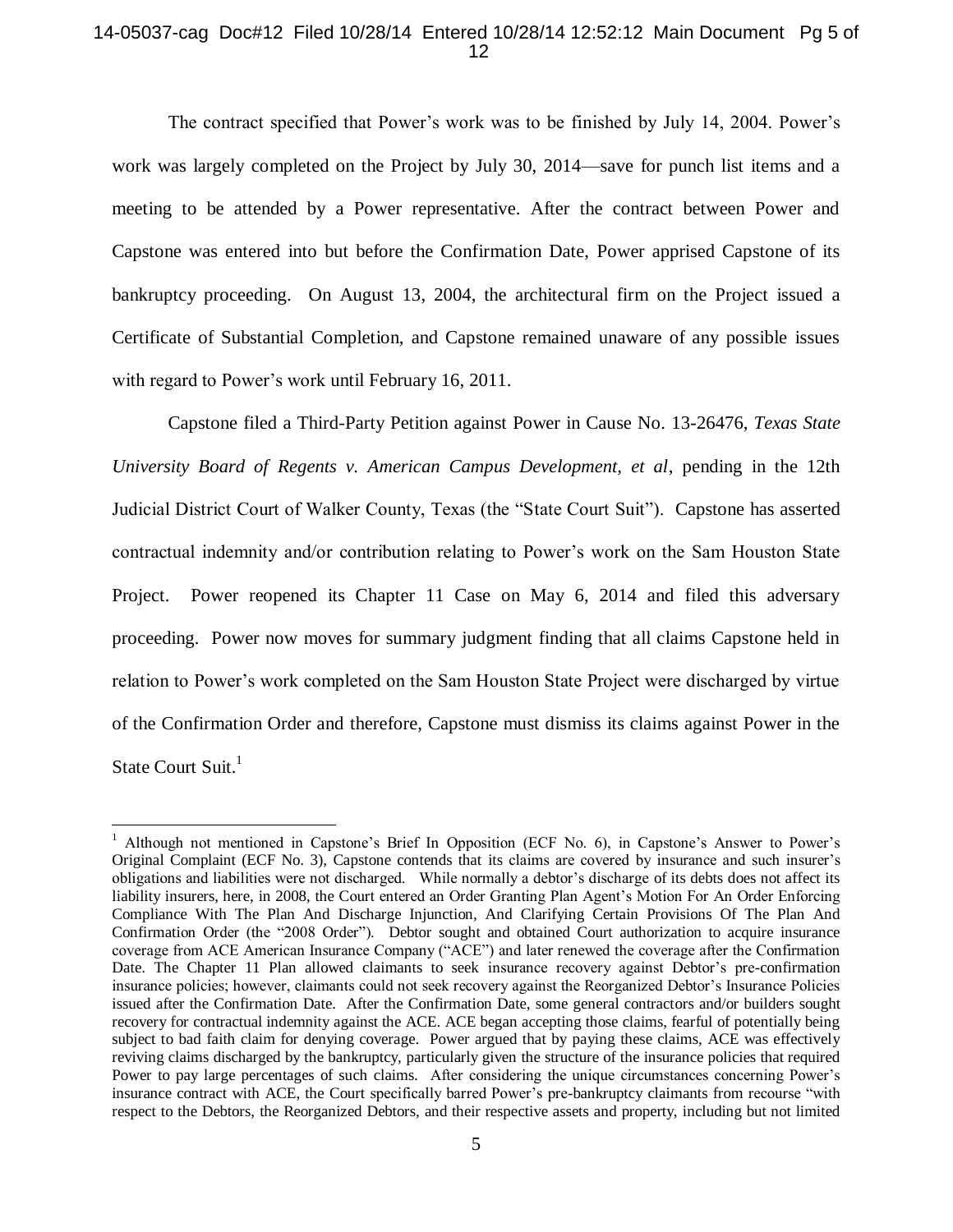#### **DISCUSSION**

Any claims that Capstone could have had against Power at the Confirmation Date were future claims. Future claims are those claims which arise from a debtor's pre-bankruptcy conduct but do not manifest any injury to claimants until after confirmation of the debtor's plan. *Fairchild Aircraft Inc. v. Campbell* **(***In re Fairchild Aircraft Corp*.**)**, 220 B.R. 909, 915-916 (Bankr. W.D. Texas 1998). Treatment of these future claims involves two competing concerns: the Bankruptcy Code's goal of providing a debtor with a fresh start by resolving all claims arising from the debtor's conduct prior to its emergence from bankruptcy; and the rights of individuals who may be damaged by that conduct but are unaware of the potential harm at the time of the debtor's bankruptcy. *Wright v. Corning*, 679 F.3d 101, 105 (3rd Cir. 2012) *cert. denied*, 133 S. Ct. 1239, 185 L. Ed. 2d 177 (2013). To determine the proper treatment of such claims under the Bankruptcy Code, it is essential first to ascertain whether the claimant held a pre-confirmation claim and then determine whether the pre-confirmation claim may be discharged by confirmation within the restraints of constitutional due process.

# **A. Classification of Capstone's Claims as Pre-Confirmation**

 $\overline{a}$ 

A claim is defined as a "right to payment, whether or not such right is reduced to judgment, liquidated, unliquidated, fixed, contingent, matured, unmatured, disputed, undisputed, legal, equitable, secured, or unsecured." 11 U.S.C. § 101(5)(A). Congress intended the term "claim" to have the "broadest possible definition … [including] all legal obligations of the debtor, no matter how remote or contingent." H.R.Rep. No. 95-595, at 649 (1977), *reprinted in* 1978 U.S.C.C.A.N. 5787, 5963. Although not defined by the Bankruptcy Code, the Fifth Circuit

to, the ACE Policies and any other insurance policies purchased on or after August 2, 2004, or providing for insurance coverage to the Debtors or Reorganized Debtors on and after August 2, 2004." Although referenced during oral argument, Capstone did not provide a copy of the 2008 Order to the Court and did not move for any relief based on the insurance policies. Nevertheless, for the sake of completeness, the Court finds that the 2008 Order has no effect whatsoever on the Court's findings on Power's Motion for Summary Judgment.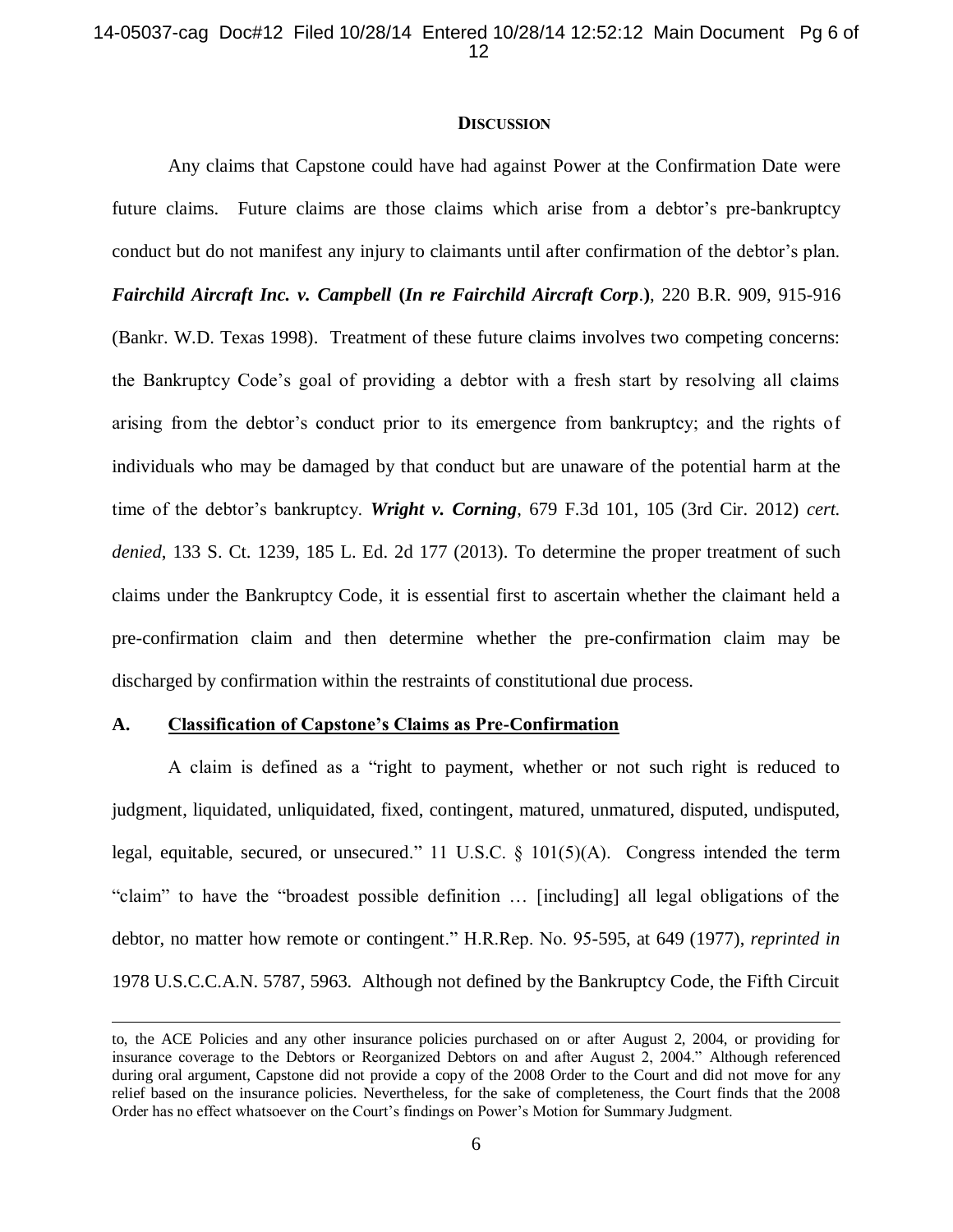# 14-05037-cag Doc#12 Filed 10/28/14 Entered 10/28/14 12:52:12 Main Document Pg 7 of 12

defines a claim as contingent if the debt "is one which will be called upon to pay only upon the occurrence or happening of an extrinsic event that will trigger the liability of the debtor to the alleged creditor." *Beaumont v. Durkay* **(***In Matter of Ford)*, 967 F.2d 1047, 1051 (5th Cir. 1992). While a claim may not have yet accrued under state law, it may nonetheless be treated as a contingent claim within the meaning of the Bankruptcy Code. *Riverwood Int'l Corp. v. Olin Corp. (In re Manville Forest Prods. Corp.)*, 225 B.R. 862, 866 (Bankr. S.D.N.Y. 1998*) aff'd*, 209 F.3d 125 (2d Cir. 2000); *see also Hassanally v. Republic Bank* **(***In re Hassanally)*, 208 B.R. 46, 50 (9th Cir. BAP 1997) (holding that while state law determines the existence of a claim, federal law determines when a claim arises for bankruptcy purposes).

Among the circuits, several approaches have emerged on how broadly the term "claim" is to be interpreted, particularly in the context of future claims. In *Lemelle v. Universal Mfg. Corp*., the Fifth Circuit adopted the *Piper* pre-petition relationship approach. 18 F.3d 1268, 1277 (5th Cir. 1994) (citing *In re Piper Aircraft Corp*., 162 B.R. 619 (Bankr. S.D. Fla. 1994)); *see also Wheeler v. Magdovitz (Matter of Wheeler)*, 137 F.3d 299, 301 (5th Cir. 1998) (stating the Fifth Circuit has "thereby adopt[ed] the *Piper* middle ground approach"). Under the pre-petition relationship test state in *Piper*, a claim arises at the time of the "debtor's [tortious] conduct forming the basis of liability *only if* the claimant had some type of specific relationship with the debtor at that time." *Lemelle,* 18 F.3d at 1276 (emphasis in original).

#### 1. Contractual Relationship Between Capstone and Power

The Fifth Circuit has previously found that a contractual relationship between the debtor and claimant is "[clearly] a pre-petition relationship sufficient to meet the *Piper* and *Lemelle* requirement." *Wheeler*, 137 F.3d at 301 (1998). In *Wheeler*, the Fifth Circuit considered whether debtor's state law legal malpractice claim against his bankruptcy counsel was a pre-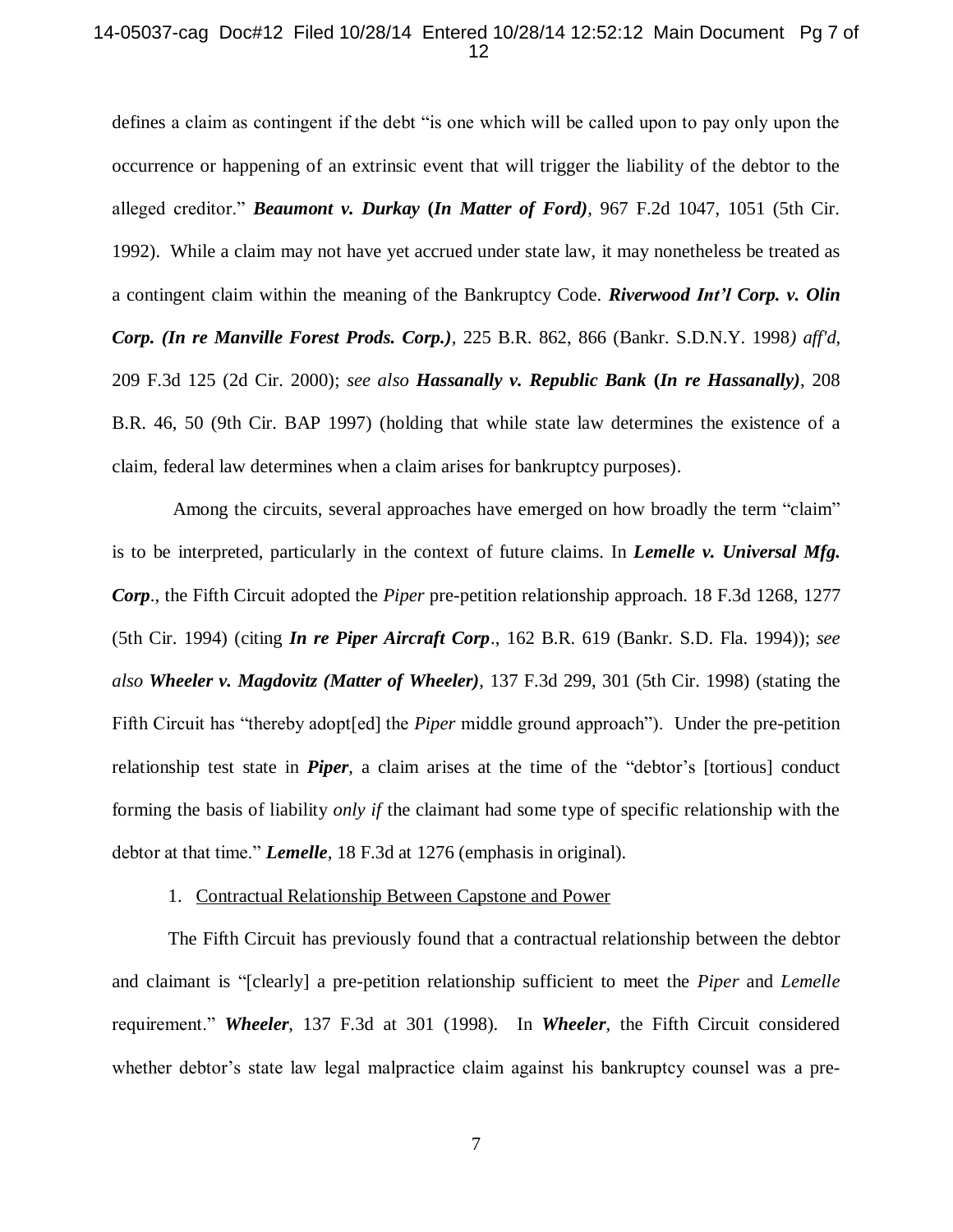# 14-05037-cag Doc#12 Filed 10/28/14 Entered 10/28/14 12:52:12 Main Document Pg 8 of 12

confirmation claim and therefore property of the Chapter 7 bankruptcy estate. *Id.* at 300. The court found that the debtor's attorney-client contractual relationship clearly met the standard previously adopted in *Lemelle*—of "a pre-petition contact, privity or other relationship between the tort-feasor and the injured claimant." *Id.* at 301. Based on the contractual relationship in *Wheeler*, the malpractice claim arose pre-bankruptcy and was property of the estate, despite not manifesting any injury until years after confirmation of debtor's Chapter 7 plan. *Id.* at 300.

Power and Capstone both agree that the parties entered into a contract and that substantial work was completed before the confirmation of Power's Chapter 11 Plan. The Code provides that confirmation of a plan "discharges the debtor from any debt that arose before the date of such confirmation." 11 U.S.C. § 1141(a)(1)(A). Therefore, a "claim" under Chapter 11 of the Bankruptcy Code extends to post-petition, but pre-confirmation conduct. *Wright*, 679 F.3d at 107. A claim arising from such a pre-confirmation, non-executory contract is similar to any other pre-petition claim and would be discharged by confirmation of the Chapter 11 plan. *Manville Forest Products Corp*., 225 B.R. at 865. By virtue of the contract entered into by Power and Capstone and the substantial amount of work performed prior to confirmation, the parties had a pre-confirmation relationship that satisfies *Piper* and *Lemelle*. 2 Therefore, Capstone's claims arose at the point in time at which Power's wrongful conduct forming the basis for liability in the State Court Suit occurred.

#### 2. Time of Power's Conduct Forming the Basis for Liability

 $\overline{a}$ 

In the State Court Suit, Capstone asserts claims for common law indemnity and/or contribution in relation to Power's work on the Sam Houston State Project. The contract

<sup>2</sup> The claimants in *Lemelle v. Universal Mfg. Corp*., 18 F.3d 1268 (5th Cir. 1994) and *In re Piper Aircraft Corp.,*  162 B.R. 619 (Bankr. S.D. Fla. 1994) held pre-petition claims. As *Wright* instructs, pre-petition and preconfirmation claims are treated identically in the context of future claims. 679 F.3d at 107. Therefore, for clarity, the Court will use the term "pre-confirmation."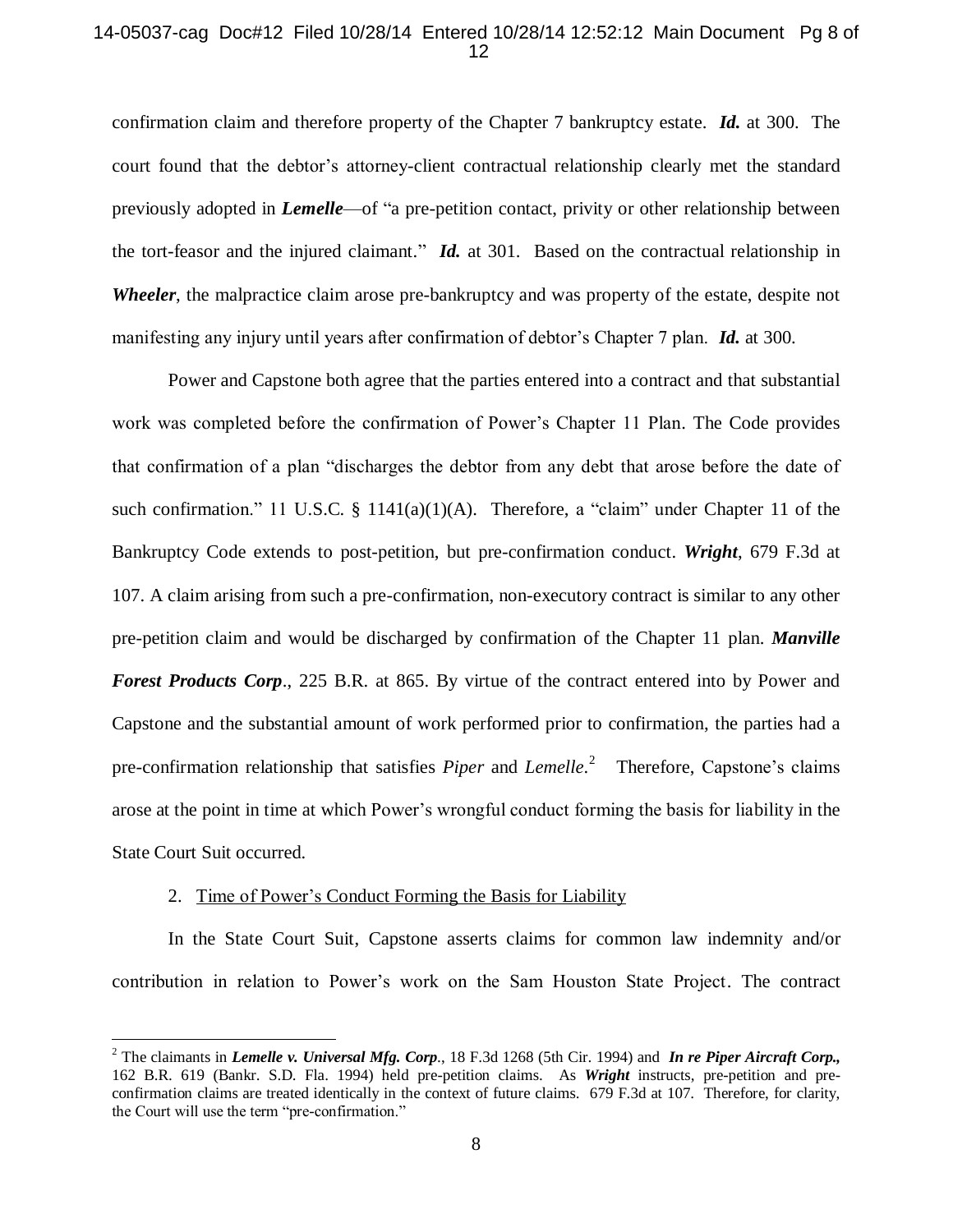# 14-05037-cag Doc#12 Filed 10/28/14 Entered 10/28/14 12:52:12 Main Document Pg 9 of 12

contemplated a specific completion date of July 14, 2004 and substantially all of Power's work was completed by July 30, 2004. Capstone specifically points to the following occurrences to show that Power completed work on the Project post-confirmation: (1) possible punch list items that were not completed by the Confirmation Date; (2) meetings that Power's representatives attended post-confirmation; and (3) a one-year warranty executed two days after confirmation. Capstone concedes that these post-confirmation actions do not independently form the basis for liability in the State Court Suit. Rather, Capstone argues that these actions are illustrative of its due process argument.

Although Power had contact with the Project post-confirmation, the basis for liability in the State Court Suit is the work Power completed prior to Confirmation Date—not these limited post-confirmation contacts. As a result of the parties' pre-confirmation contractual relationship, the claim arose at the time the conduct giving rise to liability in the State Court Suit took place, even though the possible resulting injury from this conduct did not yet manifest by the Confirmation Date. *See In re Hassanally*, 208 B.R. at 54 (finding that the fact that the consequences of the wrongful conduct which formed the basis for the contingent claim materialized at a later date does not alter the character of the claim as pre-confirmation). Therefore, Capstone held pre-confirmation claims against Power for their work on the Sam Houston State Project.<sup>3</sup>

 $\overline{a}$ 

<sup>&</sup>lt;sup>3</sup> A number of courts have held or at least suggested that a breach of contract claim arises at the time the contract was entered into because a party to an ordinary contract should reasonably anticipate that the other party will breach or has made misrepresentations with respect to the contract, whether or not it was aware of any breach or misrepresentation when the petition was filed or before the claims bar date. *Conseco, Inc. v. Schwartz (In re Conseco, Inc.)*, 330 B.R. 673, 686 (Bankr. N.D. Ill. 2005); *see also In re Russell*, 193 B.R. 568, 571 (Bankr.S.D.Cal. 1996) ("It is within the fair contemplation of parties entering into a contract that the other party may breach it, or have made representations to induce the making of the contract. Thus, a contingent claim arises at that point, although it may never mature."); *In re Manville Forest Prods. Corp.*, 225 B.R. 862, 867 (Bankr. S.D.N.Y. 1998) *aff'd*, 209 F.3d 125 (2nd Cir. 2000) ("Indemnity agreements are intended to establish contingent future obligations immediately upon execution … It is irrelevant whether the event triggering the Debtor's liability under the Indemnity Agreements occurred before or after the petition was filed.").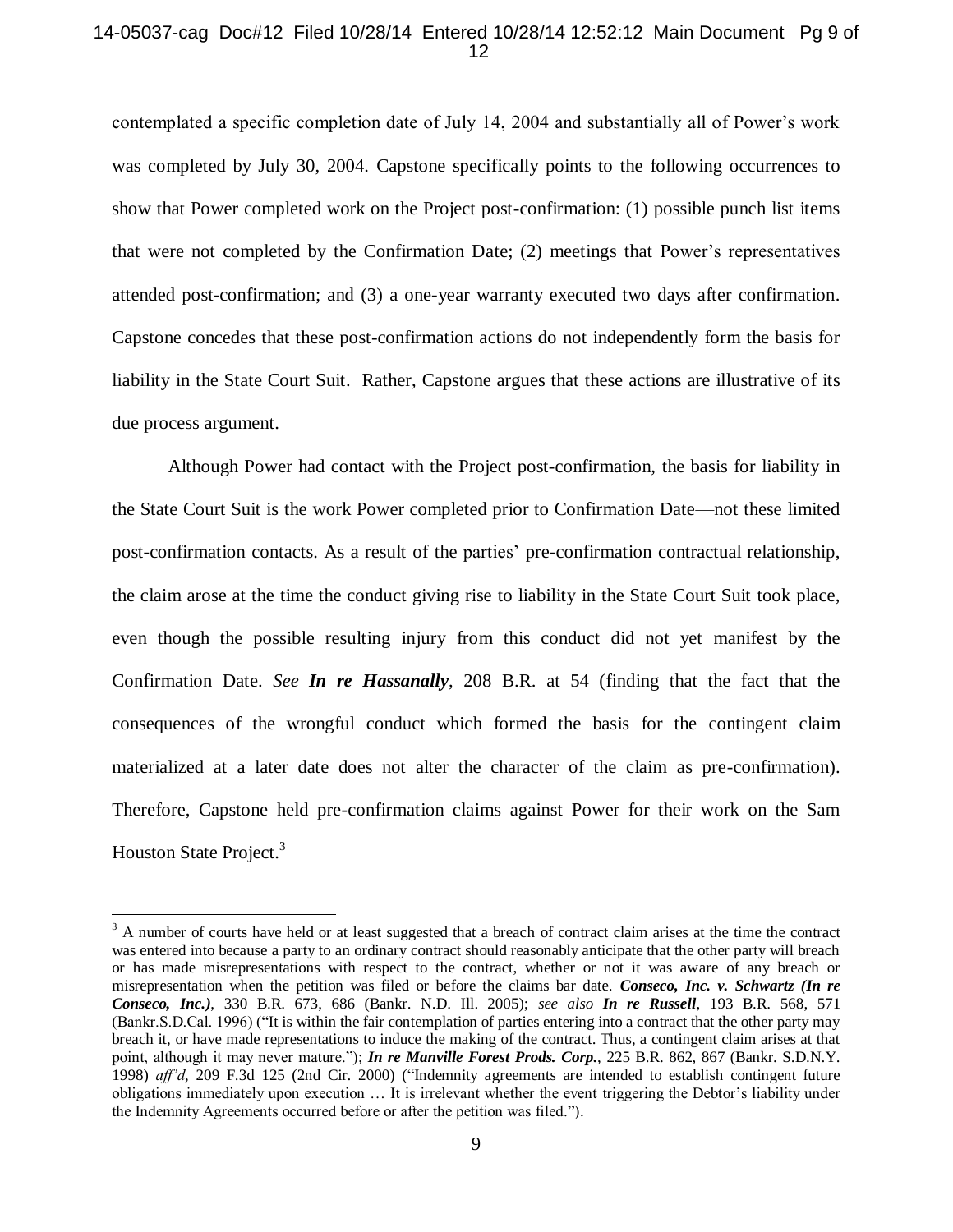### **B. Discharge of Capstone's Claims Against Power**

While the broad definition of claim serves debtors' interests in receiving a fresh start, this definition is restrained by the constitutional protections of due process. Due process requires notice to be "reasonably calculated, under all circumstances, to inform interested parties of the pendency" of a proceeding. *Jimmy Williams, Sr., et al v, Placid Oil Co. (In the Matter of Placid Oil Co.***)**, 753 F.3d 151, 154 (5th Cir. 2014) (citing *Mullane v. Cent. Hanover Bank & Trust Co***.**, 339 U.S. 306, 314, (1950)). The level of notice required depends on a creditor's status as known or unknown. *Placid Oil*, 753 F.3d at 154. Actual notice is required only for known creditors, which the Fifth Circuit defines as those creditors that debtor possess specific information about a manifested injury against, to make the claim more than merely foreseeable. *Id.* at 155. While Capstone may actually be an unknown creditor, it is undisputed that Capstone received actual notice of the pendency of Power's bankruptcy petition. This satisfies even the more onerous due process notice requirements to known creditors.

Capstone does not dispute that it received actual notice, but rather argues that because Capstone was not aware of any possible defect in Power's work at the time Capstone received notice, Capstone was unable to protect its rights. Therefore, discharge of Capstone's claims would deprive Capstone of its due process rights. Nevertheless, the Fifth Circuit recently held that claimants are not deprived of due process even where, at the time they receive notice of the bankruptcy proceeding, they are unaware of any injury. *See generally Placid Oil,* 753 F.3d 151 (holding that a debtor's publication in a newspaper of national circulation satisfied due process requirements for discharge where decedent and claimants in a wrongful death action were unaware of asbestos exposure and resulting mesothelioma at the time notice was published). In *Placid Oil*, the harmful conduct and resulting injury were unknown to claimants for over fifteen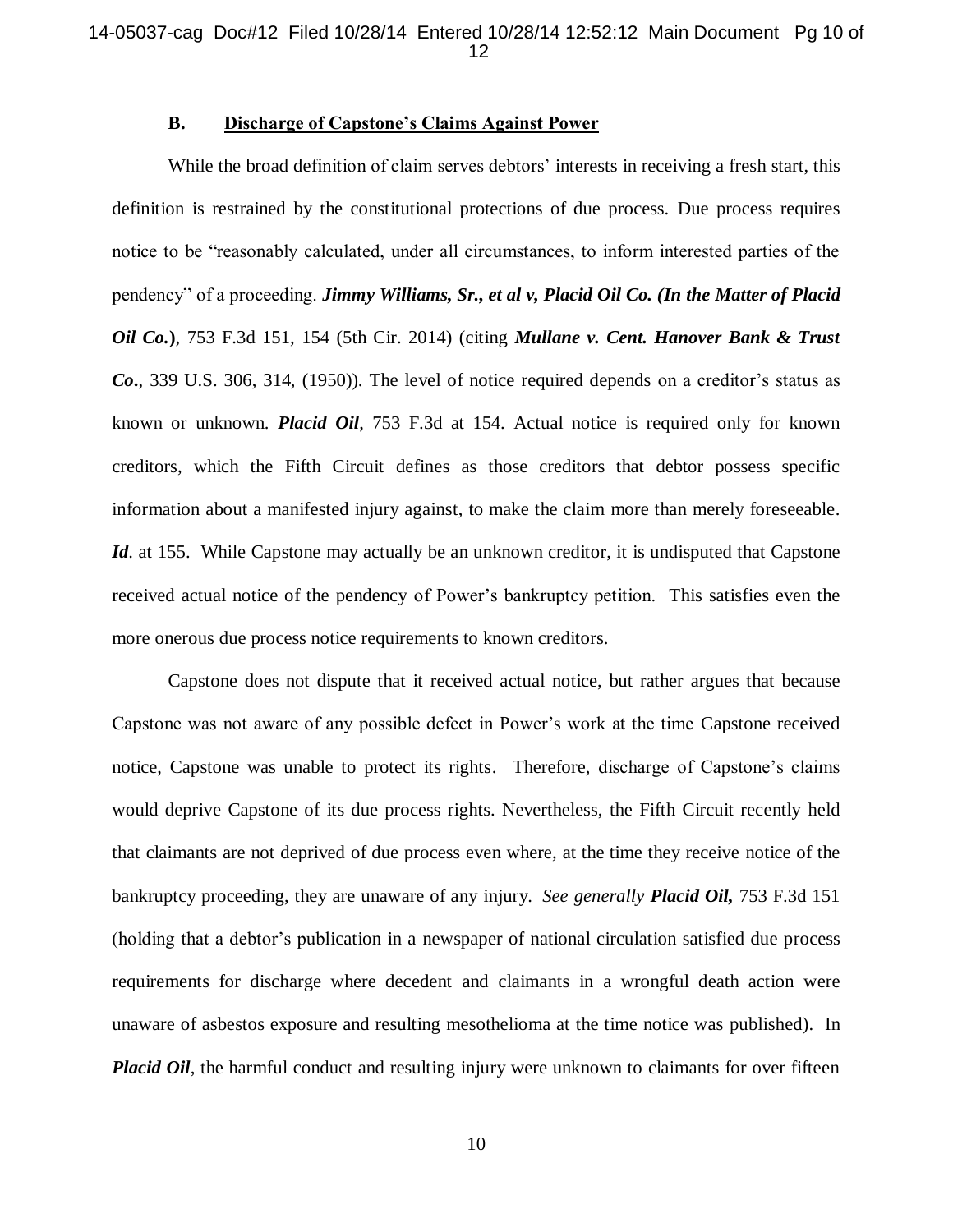### 14-05037-cag Doc#12 Filed 10/28/14 Entered 10/28/14 12:52:12 Main Document Pg 11 of 12

years after the debtor obtained a discharge. *Id*. at 153. Nonetheless, after acknowledging the difficulty the claimants faced, the Fifth Circuit found that the claimants' due process rights were not violated by holding their pre-petition claim had been discharged. *Id*. at 158. <sup>4</sup>

Given that the parties' had a pre-confirmation contractual relationship and that it is undisputed Capstone received actual notice of pendency of Power's bankruptcy before the Confirmation Date, Capstone's due process rights were even more protected than the claimants in *Placid Oil*. Therefore, despite the latency in manifestation of any injury, a finding that Capstone's claims against Power were discharged by the Confirmation Order does not violate Capstone's due process rights. Because Capstone received actual notice of Power's bankruptcy comporting with the constitutional requirements of due process, all pre-confirmation claims relating to Power's work on the Sam Houston State Project were discharged by the Confirmation Order.

#### **CONCLUSION**

Having gone through the facts of the case and considered the arguments made by the parties, this Court finds that (1) Capstone held pre-confirmation claims against Power and (2) those claims were discharged by Confirmation Order entered in Power's Chapter 11 bankruptcy proceeding.

A separate order granting the Plaintiff's Motion for Summary Judgment will be entered.

 $\overline{a}$ 

<sup>&</sup>lt;sup>4</sup> While scholars and judges have criticized the severity of including claims whose holders were not readily identifiable at the time of bankruptcy, these critiques have been limited to unknown claimants receiving only constructive notice*. Jimmy Williams, Sr., et al v. Placid Oil Co*. **(***In Matter of Placid Oil)*, 753 F.3d 151 (5th Cir. 2014) (Dennis, J., dissenting) ("Unknown, future claimants, even if they receive notice of a bankruptcy proceeding, are often unable to recognize that their rights will be affected by the bankruptcy, for instance because they are unaware that the debtor has exposed them to toxic substances or because they have yet to manifest any injuries by the time the debtor files for bankruptcy."); *Hexcel Corp. v. Stepan Co. (In re Hexcel Corp*.), 239 B.R. 564, 571 (N.D. Cal. 1999) ("It is difficult to imagine, however, how the announcement of a bankruptcy proceeding published in the *Wall Street Journal* could possibly satisfy due process concerns for a potential creditor who had no way of knowing that it may have a claim against the debtor some time in the future."); Laura B. Bartell, *Due Process for the Unknown Future Claim in Bankruptcy—Is This Notice Really Necessary?*, 78 Am. Bank. L.J. 339, 351–52 (2004) (finding that even if unknown creditors see notice, "they could not recognize themselves as affected in any way by the bankruptcy case and will, therefore, take no action to ensure their interests are represented.").